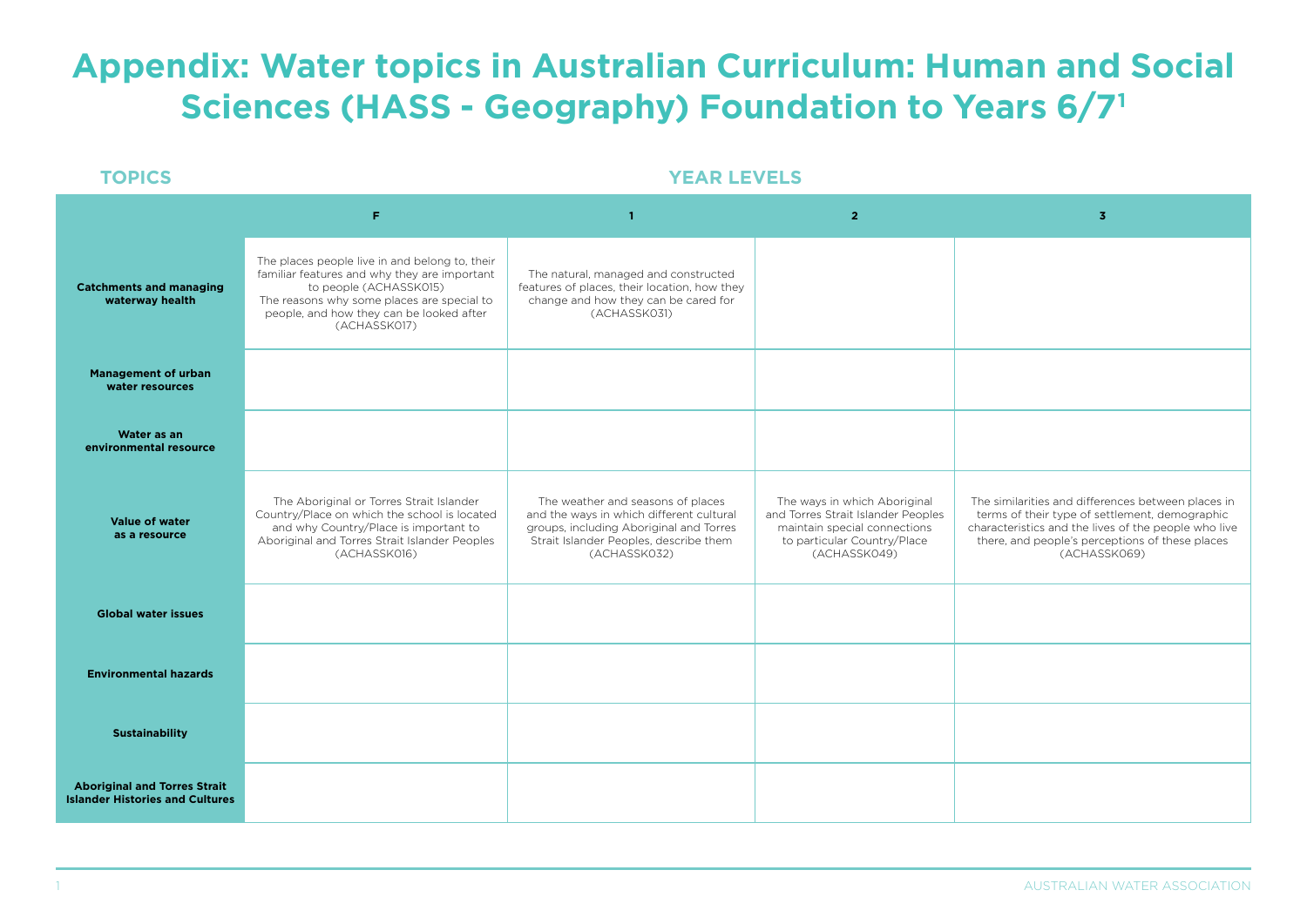### **TOPICS YEAR LEVELS**

|                                                                               |                                                                                                                                                                             | 5                                                                                                                                                                                              | 6 | $\overline{7}$                                                                                                                                                                                                                                                                                                                                             |
|-------------------------------------------------------------------------------|-----------------------------------------------------------------------------------------------------------------------------------------------------------------------------|------------------------------------------------------------------------------------------------------------------------------------------------------------------------------------------------|---|------------------------------------------------------------------------------------------------------------------------------------------------------------------------------------------------------------------------------------------------------------------------------------------------------------------------------------------------------------|
| <b>Catchments and managing</b><br>waterway health                             | The importance of environments, including<br>natural vegetation, to animals and people<br>(ACHASSK088)                                                                      | The environmental and human influences on<br>the location and characteristics of a place<br>and the management of spaces within them<br>(ACHASSK113)                                           |   | The way that flows of water connect places<br>as they move through the environment and<br>the way these affect places (ACHASSK183)<br>The influence of environmental quality on<br>the liveability of places (ACHASSK190)                                                                                                                                  |
| <b>Management of urban</b><br>water resources                                 | The use and management of natural<br>resources and waste, and the different<br>views on how to do this sustainably<br>(ACHASSK090)                                          |                                                                                                                                                                                                |   | The nature of water scarcity and ways of<br>overcoming it, including studies drawn from<br>Australia and West Asia and/or North Africa<br>(ACHASSK185)<br>The influence of accessibility to services<br>and facilities on the liveability of places<br>(ACHASSK189)<br>The influence of environmental quality on<br>the liveability of places (ACHASSK190) |
| Water as an<br>environmental resource                                         | The importance of environments, including<br>natural vegetation, to animals and people<br>(ACHASSK088)                                                                      |                                                                                                                                                                                                |   | Classification of environmental resources<br>and the forms that water takes as a resource<br>(ACHASSK182)<br>The quantity and variability of Australia's<br>water resources compared with other<br>continents (ACHASSK184)                                                                                                                                 |
| <b>Value of water</b><br>as a resource                                        | The custodial responsibility Aboriginal<br>and Torres Strait Islander Peoples have for<br>Country/Place, and how this influences<br>views about sustainability (ACHASSK089) |                                                                                                                                                                                                |   | Economic, cultural, spiritual and aesthetic<br>value of water for people, including<br>Aboriginal and Torres Strait Islander<br>Peoples and peoples of the Asia region<br>(ACHASSK186)                                                                                                                                                                     |
| <b>Global water issues</b>                                                    |                                                                                                                                                                             | The influence of people on the environmental<br>characteristics of places in Europe and<br>North America and the location of their<br>major countries in relation to Australia<br>(ACHASSK111) |   | The quantity and variability of Australia's<br>water resources compared with other<br>continents (ACHASSK184)                                                                                                                                                                                                                                              |
| <b>Environmental hazards</b>                                                  |                                                                                                                                                                             | The impact of bushfires or floods on<br>environments and communities, and how<br>people can respond (ACHASSK114)                                                                               |   | Causes, impacts and responses to an<br>atmospheric or hydrological hazard<br>(ACHASSK187)                                                                                                                                                                                                                                                                  |
| <b>Sustainability</b>                                                         |                                                                                                                                                                             |                                                                                                                                                                                                |   |                                                                                                                                                                                                                                                                                                                                                            |
| <b>Aboriginal and Torres Strait</b><br><b>Islander Histories and Cultures</b> |                                                                                                                                                                             |                                                                                                                                                                                                |   |                                                                                                                                                                                                                                                                                                                                                            |

1 Australian Curriculum, Assessment and Reporting Authority (ACARA) <[http://www.australiancurriculum.edu.au/humanities-and-social-sciences/geography/curriculum/f-10?layout=1>](http://www.australiancurriculum.edu.au/humanities-and-social-sciences/geography/curriculum/f-10?layout=1) accessed 26 July 2016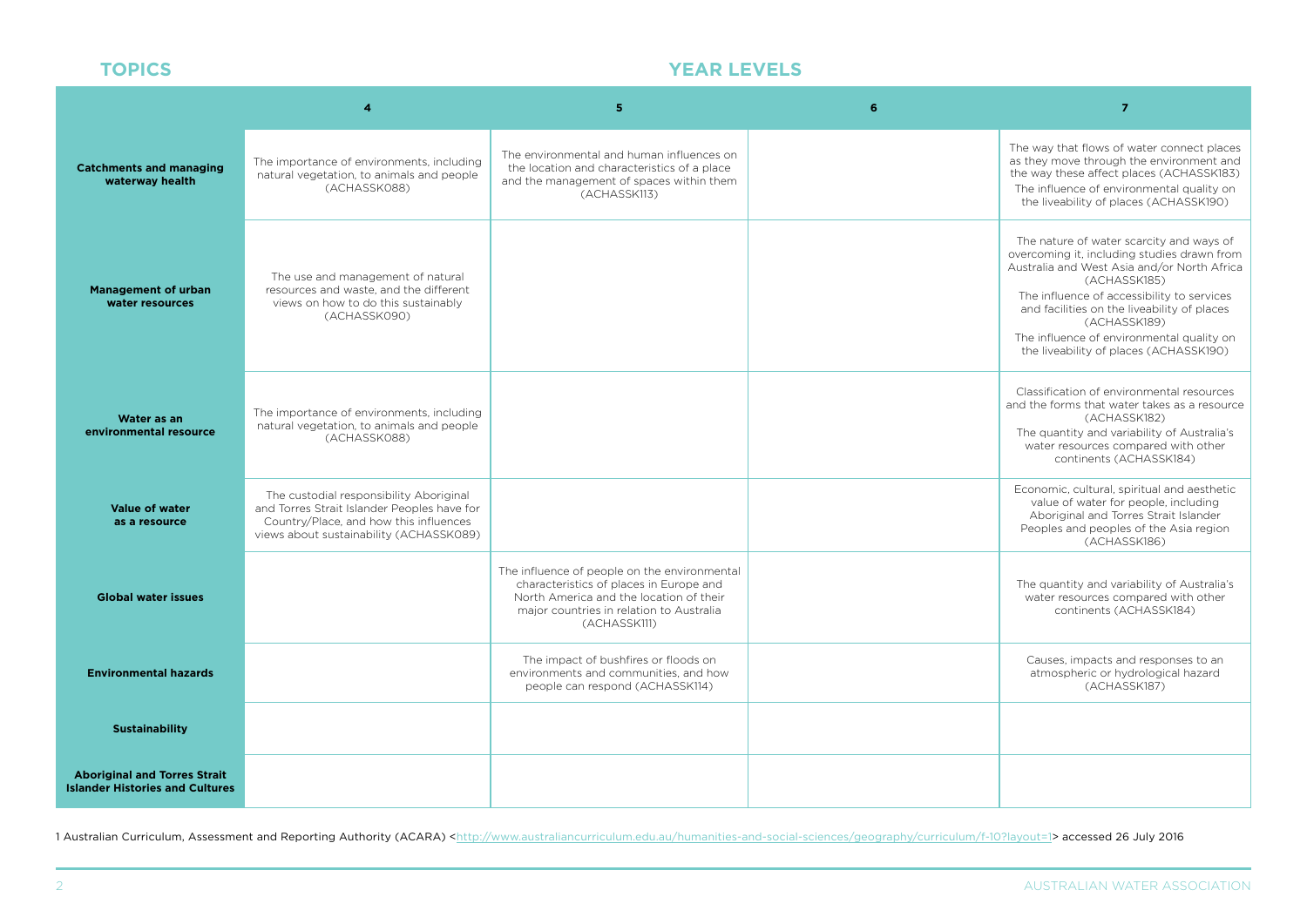# **Appendix: Water topics in Australian Curriculum: Geography 7–102**

| <b>TOPICS</b>                                           | <b>YEAR LEVELS</b>                                                                                                                                                                                                                                                                                                                             |                                                                                                                                                                                                                                                                                                |                                                                                                                                                                                                                                                                                                                                                                                                                                                                                                          |                                                                                                                                                                                                                                                                                                                                                                                                                                                                                                                                   |  |
|---------------------------------------------------------|------------------------------------------------------------------------------------------------------------------------------------------------------------------------------------------------------------------------------------------------------------------------------------------------------------------------------------------------|------------------------------------------------------------------------------------------------------------------------------------------------------------------------------------------------------------------------------------------------------------------------------------------------|----------------------------------------------------------------------------------------------------------------------------------------------------------------------------------------------------------------------------------------------------------------------------------------------------------------------------------------------------------------------------------------------------------------------------------------------------------------------------------------------------------|-----------------------------------------------------------------------------------------------------------------------------------------------------------------------------------------------------------------------------------------------------------------------------------------------------------------------------------------------------------------------------------------------------------------------------------------------------------------------------------------------------------------------------------|--|
|                                                         | $\overline{7}$                                                                                                                                                                                                                                                                                                                                 | 8                                                                                                                                                                                                                                                                                              | 9                                                                                                                                                                                                                                                                                                                                                                                                                                                                                                        | 10                                                                                                                                                                                                                                                                                                                                                                                                                                                                                                                                |  |
| <b>Catchments and</b><br>managing waterway<br>health    | The ways that flows of water connect places as it<br>moves through the environment and the way this<br>affects places (ACHGK038)<br>The influence of environmental quality on the<br>liveability of places (ACHGK045)                                                                                                                          | Human causes and effects<br>of landscape degradation<br>(ACHGK051)<br>The geomorphic processes<br>that produce landforms,<br>including a case study<br>of at least one landform<br>(ACHGK050)<br>The different types of<br>landscapes and their<br>distinctive landform features<br>(ACHGK048) |                                                                                                                                                                                                                                                                                                                                                                                                                                                                                                          | The application of systems thinking to<br>understanding the causes and likely<br>consequences of the environmental change<br>being investigated (ACHGK073)<br>The application of geographical concepts<br>and methods to the management of the<br>environmental change being investigated<br>(ACHGK074)<br>The application of environmental economic<br>and social criteria in evaluating management<br>responses to the change (ACHGK075)<br>The human-induced environmental changes<br>that challenge sustainability (ACHGK070) |  |
| <b>Management</b><br>of urban<br>water resources        | The nature of water scarcity and ways of overcoming<br>it, including studies drawn from Australia and West<br>Asia and/or North Africa (ACHGK040)<br>The influence of accessibility to services and facilities<br>on the liveability of places (ACHGK044)<br>The influence of environmental quality on the<br>liveability of places (ACHGK045) | The causes and<br>consequences of<br>urbanisation, drawing on<br>a study from Indonesia, or<br>another country of the Asia<br>region (ACHGK054)                                                                                                                                                |                                                                                                                                                                                                                                                                                                                                                                                                                                                                                                          | As above. The Aboriginal and Torres Strait<br>Islander Peoples' approaches to custodial<br>responsibility and environmental management<br>in different regions of Australia (ACHGK072)<br>Select ONE of the following types of<br>environment as the context for study: land,<br>inland water, coast, marine or urban.<br>A comparative study of examples selected from<br>Australia and at least one other country should<br>be included.                                                                                        |  |
| <b>Management of</b><br>agricultural water<br>resources |                                                                                                                                                                                                                                                                                                                                                |                                                                                                                                                                                                                                                                                                | The human alteration of biomes to produce food,<br>industrial materials and fibres, and the environmental<br>effects of these alterations (ACHGK061)<br>The challenges to food production, including land<br>and water degradation, shortage of fresh water,<br>competing land uses, and climate change, for<br>Australia and other areas of the world (ACHGK063)<br>The environmental, economic and technological<br>factors that influence crop yields in Australia and<br>across the world (ACHGK062) |                                                                                                                                                                                                                                                                                                                                                                                                                                                                                                                                   |  |